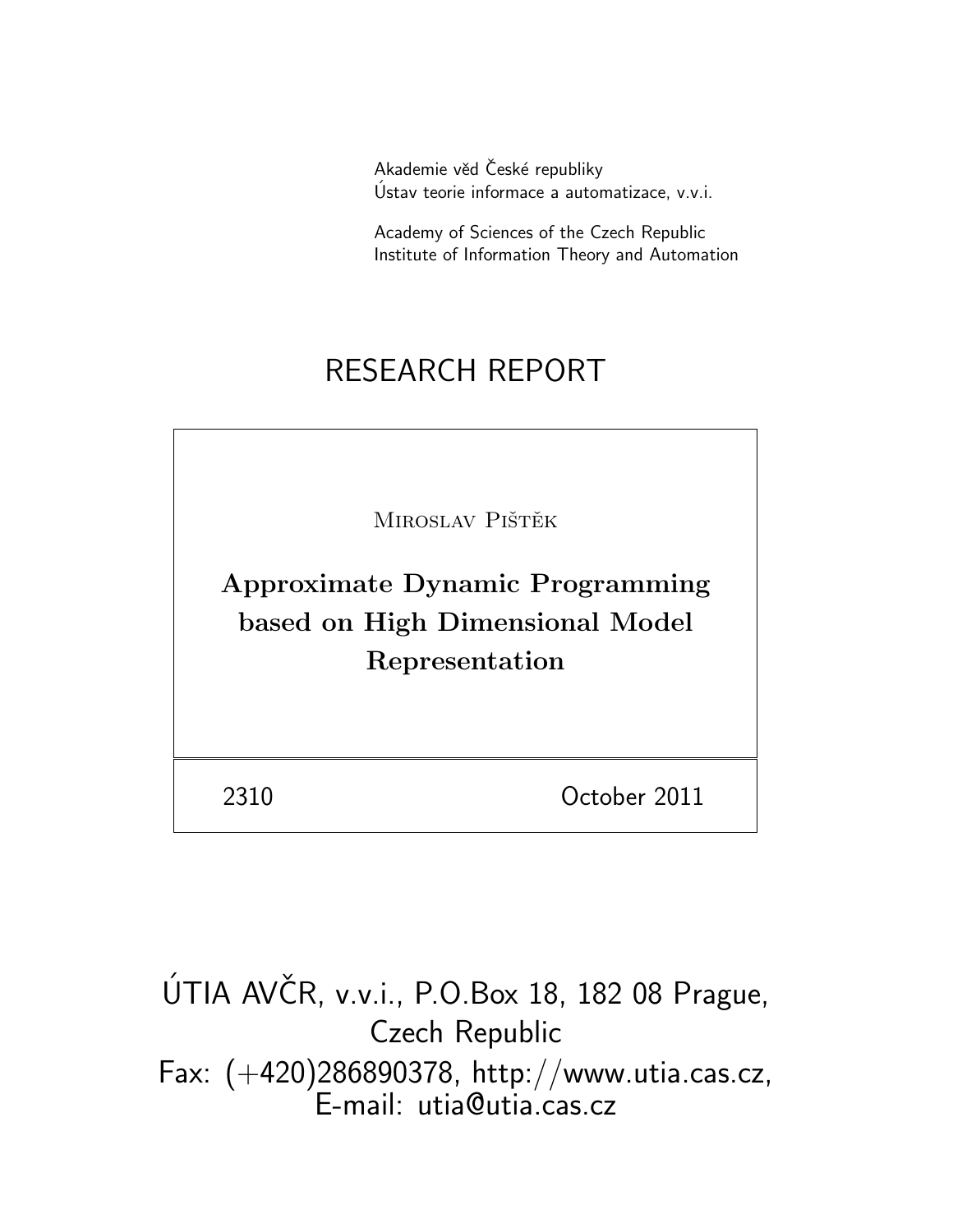#### Abstract

In this article, an efficient algorithm for an optimal decision strategy approximation is introduced. The proposed approximation of the Bellman equation is based on HDMR technique. This non-parametric function approximation is used not only to reduce memory demands necessary to store Bellman function, but also to allow its fast approximate minimization. On that account, a clear connection between HDMR minimization and discrete optimization is newly established. In each time step of the backward evaluation of the Bellman function, we relax the parameterized discrete minimization subproblem to obtain parameterized trust region problem. We observe that the involved matrix is the same for all parameters owning to the structure of HDMR approximation. We find eigenvalue decomposition of this matrix to solve all trust region problems effectively. The achieved estimates of minima are immediately stored in HDMR approximation to avoid a full-domain representation of Bellman function. We assume that the newly developed approximate minimzation of HDMR can be beneficial also in other applications.

### 1 Motivation

The main focus of this article is to develop an approximative tool suitable for enlarging the class of computationally feasible decision-making problems. This work copes with the principal problem within the stochastic dynamic programming, which is known as curse of dimensionality, see [4]. In the contemporary state of arts, there is a lack of approximative techniques capable of encompassing problems with a larger decision-making horizon.

The aim of this work is to reduce both computational and memory demands necessary to compute and store the optimal strategy. To this end, properties of an approximation tool called High Dimensional Model Representations (thereinafter "HDMR") are promising. It was stimulated by applications in chemistry, see Ref. [5], which focused on reducing enormous memory demands of the involved models. In its background, there stands a simple observation: only low-order correlations amongst the input variables have a significant impact upon the outputs of a typical model.

We shall use the second order HDMR approximation throughout this artice. For general function  $q(x)$  it reads

$$
g(x) \approx \tilde{g}(x) \equiv \tilde{g}(x^1, x^2, \dots, x^d) =
$$
  

$$
\tilde{g}_{\emptyset} + \sum_{m=1}^d \tilde{g}_m(x^m) + \sum_{m=1}^{d-1} \sum_{n=m+1}^d \tilde{g}_{mn}(x^m, x^n)
$$
 (1)

Here, a zero-order component  $\tilde{g}_{\emptyset}$  denotes a constant scalar value over the domain of  $g(x)$ ; the first-order components  $\tilde{g}_m(x^m)$  describe an independent effect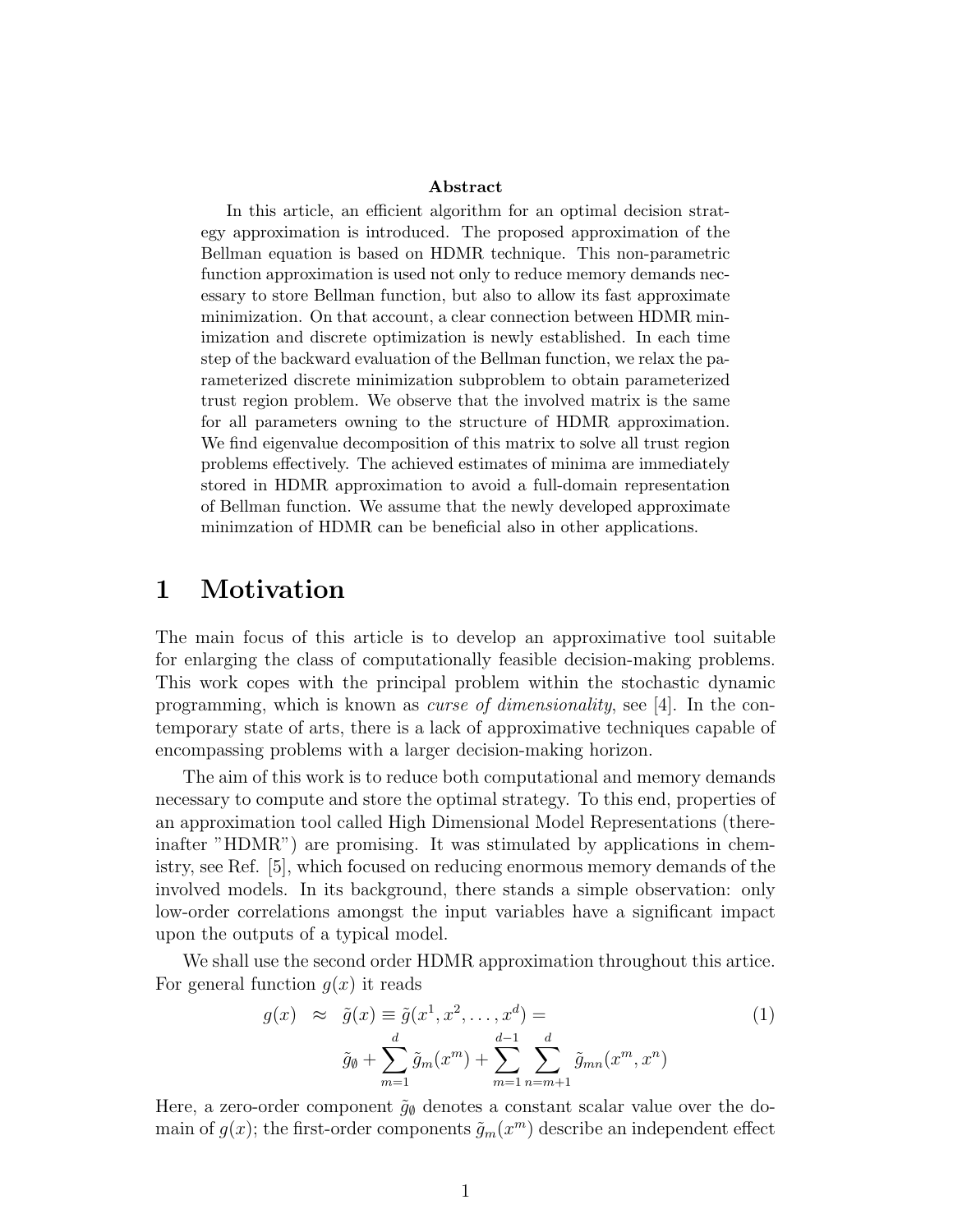of each variable  $x_m$  and the second-order component  $\tilde{g}_{mn}(x^m, x^n)$  represents the joint effect of the variables  $x^m$  and  $x^n$ . Experience shows that even this loworder case of HDMR often provides a sufficient description of  $q(x)$ .

Such a function approximation (representation) yields two main advantages. The first one is the data reduction. The memory space necessary to store all the values of the original function  $q(x)$  grows exponentially with the dimension d, whereas the size growth of decomposition components is just quadratic in d. This property helps us to cope with high-dimensional problems of the real world. It was already shown that HDMR is capable to represent strategy on large control horizon [3], however, the linearization of the Bellman equation was necessary.

In this article, we show another advantage of HDMR representation, which is the reduction of computational complexity. The key observation is the fact that the second order HDMR decomposition allows fast upper estimate on minima, which is especially important in the context of the decision making theory. It suggests to develop new algorithm for approximate dynamic programming based directly on the second order HDMR approximation.

The outline of this work is as follows. Section 2 deals with the current state of art in the decision making theory. A central point here is the presentation of the Bellman equation with its notorious difficulties, mainly the problem of a rapidly growing domain of the Bellman function. To cope with this inconvenience, an approximate technique of HDMR is introduced in detail within Section 3. Also, a system of linear equation determining an optimal function approximation is derived here. Its linearity does not match well with the non-linear Bellman equation. On that account, an algorithm for approximate minimization of HDMR function is introduced in Section 4. Combining these approaches, a viable technique for approximate decision making is obtained, see Section 5. Section 6 is devoted to the conclusion.

Throughout this work, a few general conventions are followed. The domain of the variable x is denoted X,  $x \in X$ , |X| denotes the count of elements of finite set X. Next,  $x_t$  is the quantity x at the discrete time instant labeled by  $t \in T$ . The letter "f" is reserved for conditioned probability density functions, arguments in condition are separated by " $|$ " in the argument list. Knowing  $f(x|y)$ , we introduce the expected value of the variable x conditioned by y

$$
\mathcal{E}[x|y] \equiv \int_X x f(x|y) dx
$$

For the vector  $x \in X$ ,  $X \subset \mathbb{R}^d$ , and  $m \in M \equiv \{1, ..., d\}$ ,  $x^m$  denotes its mth coordinate. Therefore, it reads  $x = (x^1, \ldots, x^d)$ . Taking some  $N \subset M$ , we denote set of complementary indices by  $N^c \equiv M \setminus N$ . A HDMR approximation of the function  $h(x)$  is marked by  $h(x)$ . For the domain of  $h(x)$ , dom(h) is used.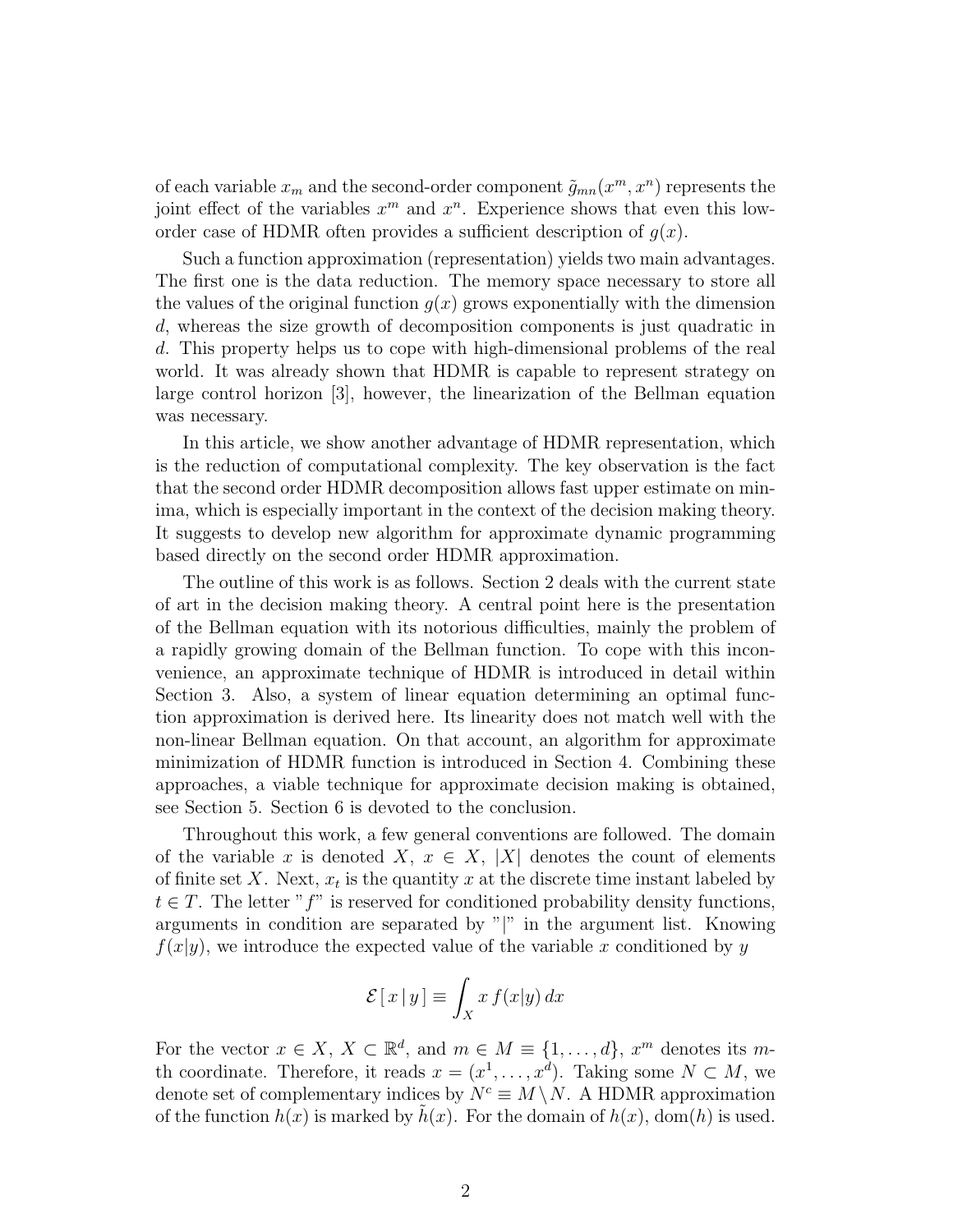### 2 Decision Making Theory

Within this section, the classical results are briefly summarized together with their classical troubles. A detailed discussion is to be found in Ref. [2], for example.

The decision-making task consists in selecting the decision-maker's strategy in order to reach decision-maker's aim with respect to the part of the world (so-called system). The decision maker observes or influences the system over the finite decision making horizon  $\tau < \infty$ . Value  $y_t \in Y_t$  provides the decision maker with all knowledge influencing the future behavior of system, thus  $y_t$ evolves with time  $t \in T \equiv \{1, \ldots, \tau\}$ . It includes the current state of system together with other external data observed at time instance t. Furhter, we shall reference  $y_t$  simply as state of the system. Analogously, the decisions (actions) are denoted as  $a_t \in A_t$ . It is the value that can be directly chosen by the decision maker for reaching decision-maker's aims. The strategy is a collection of mappings of the current state  $y_{t-1} \in Y_{t-1}$  into the choice of the next decision  $a_t \in A_t$ , for the optimal strategy we use  $\{a_t^{opt}\}$  $t^{opt}(y_{t-1})\}_{t\in T}$ . To formalize a degree of achievements of the decision-maker's aims, a loss function Z is given assigning a loss to each possible system trajectory  $(a_1, y_1, \ldots, a_{\tau}, y_{\tau})$ . It respect just one rule: the more suitable the trajectory is, the lower loss value it possesses. Here, a less general concept of the additive loss function is used when the losses accumulate with time as

$$
Z(a_1, y_1, \dots, a_{\tau}, y_{\tau}) = \sum_{t=1}^{\tau} z_t (a_t, y_t)
$$
 (2)

The involved system is completely described in a probabilistic manner by the following collection of pdfs called the outer model of a system

$$
\{f(y_t|a_t, y_{t-1})\}_{t \in T} \tag{3}
$$

There are many ways how to find these formulae.

Knowing the loss function (2) altogether with the system model (3), the optimal strategy is determined by the Bellman theorem. If we recursively evaluate the Bellman function

$$
V_{t-1}(y_{t-1}) = \min_{a_t \in A_t} \mathcal{E} \left[ z_t(a_t, y_t) + V_t(y_t) \, | \, a_t, y_{t-1} \right] \tag{4}
$$

at all times  $t \in T$  with the boundary condition  $V_\tau \equiv 0$ , then the optimal strategy that minimizes the value of the overall expected loss  $Z(a_1, y_1, \ldots, a_{\tau}, y_{\tau})$  is defined by simple formula

$$
a_t^{opt}(y_{t-1}) \equiv \underset{a_t \in A_t}{\text{argmin}} \mathcal{E} \left[ z_t(a_t, y_t) + V_t(y_t) \, | \, a_t, y_{t-1} \right] \tag{5}
$$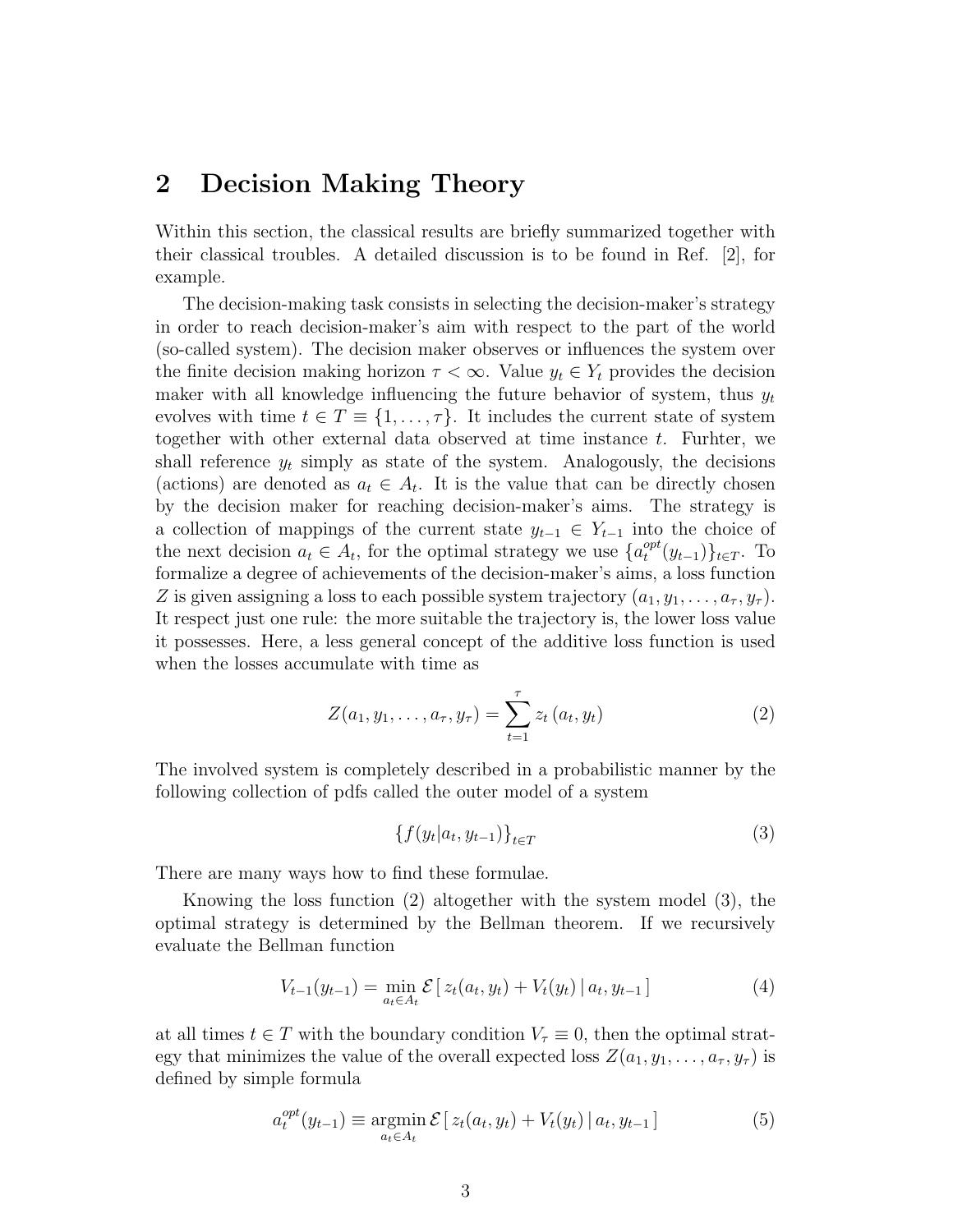However, the exact calculation of the Bellman function is computationally infeasible in the majority of practical applications [4].

For our purposes, this standard form of Bellman equation is not convenient. It is the whole expresion on the right hand side of (4) which we need to aproximate using HDMR. Thus, we rewrite Bellman equation into the following equivalent form

$$
E_t(a_t, y_{t-1}) = \mathcal{E}\left[z_t(y_t, a_t) + \min_{a_{t+1} \in A_{t+1}} E_{t+1}(a_{t+1}, y_t))\middle| a_t, y_{t-1}\right]
$$
(6)

with optimal strategy composed of actions satisfying

$$
a_t^{opt}(y_{t-1}) = \underset{a_t \in A_t}{\text{argmin}} E_t(a_t, y_{t-1})
$$
\n(7)

In that setting, the value of  $E_t(a_t, y_{t-1})$  is the expected loss of choosing action  $a_t$  provided the current state of system is  $y_{t-1}$ .

### 3 High Dimensional Model Representation

This section is to prepare a HDMR approximation technique to reduce memory demands necessary to represent function  $E_t(a_t, \sigma_{t-1})$  defined by (6). There are many ways how to construct the decomposition like (1), see Ref. [5]. To reduce this ambiguity, it is necessary to formalize the desired properties of the decomposition.

The function Hilbert space  $L^2(X)$  is an useful concept for the function approximation. Generally, it is a space of real functions defined over  $X$  with the finite norm  $||g|| \equiv \sqrt{\langle g, g \rangle}$  inducted by the following scalar product

$$
\langle g, h \rangle_X \equiv \int_X g(x) \, h(x) \, dx \tag{8}
$$

Then, the optimal HDMR decomposition  $\tilde{g}$  of the function  $g \in L^2(X)$  is defined as minimizer of an approximation error evaluated in this norm, i.e., it is a function minimizing  $||g - \tilde{g}||$ . The uniqness of projection on closed subspaces of  $L^2(X)$  implies the uniquess of minimizing function  $\tilde{g}(x)$  matching this form

$$
\tilde{g}(x) \equiv \tilde{g}_{\emptyset} + \sum_{m=1}^{d} \tilde{g}_{m}(x^{m}) + \frac{1}{2} \sum_{m,n=1}^{d} \tilde{g}_{mn}(x^{m}, x^{n})
$$
\n(9)

where we introduce symmetrized components  $\tilde{g}_{mn}(x^m, x^n) \equiv \tilde{g}_{nm}(x^n, x^m)$  for  $n < m$  and zero components  $\tilde{g}_{mm} \equiv 0$  into the game to get rid of uncomfortable sumation over  $m < n$ , recall (1). We shall stick to this convention throughout the whole article.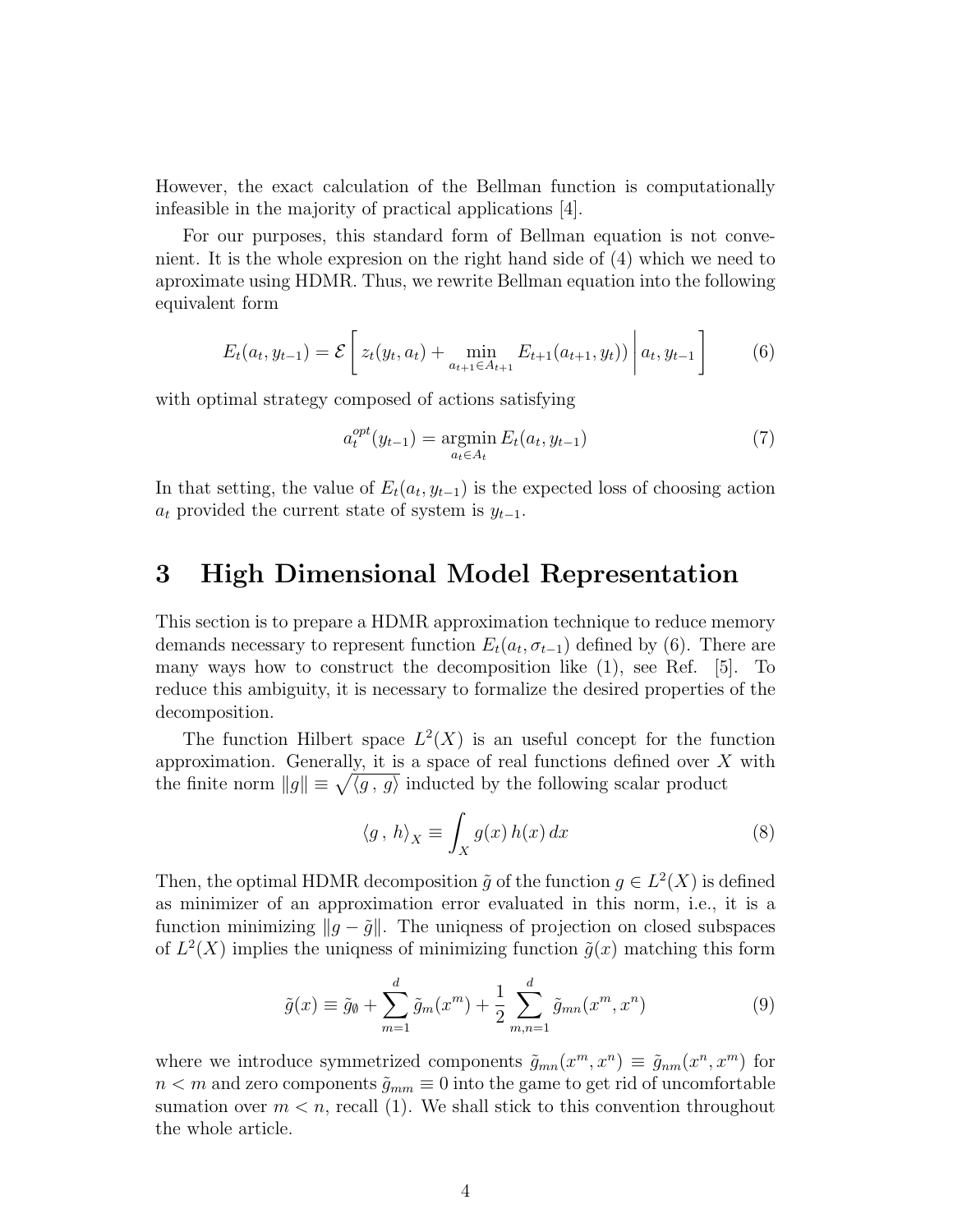Let X be d-dimensional product of finite sets  $X_i$ 

$$
X \equiv \prod_{i=1}^{d} X_i \tag{10}
$$

and let the integration in  $(8)$  be summation over X. Next, for any subset of indices  $M \subset \{1, \ldots, d\}$ , we denote its complement by  $M^c \equiv \{1, \ldots, d\} \setminus M$ and define

$$
X_M^\perp \equiv \prod_{i \in M^c} X_i \tag{11}
$$

Then, the minimizer  $\tilde{q}(x)$  has especially convenient form and the formulae for its decomposition components read

$$
\tilde{g}_{\emptyset} = \frac{1}{|X|} \sum_{y \in X} g(y^1, \dots, y^d) \tag{12}
$$
\n
$$
\tilde{g}_m(x^m) = \frac{1}{|X_m^{\perp}|} \sum_{y \in X_m^{\perp}} g(y^1, \dots, y^{m-1}, x^m, y^{m+1}, \dots, y^d) - \tilde{g}_{\emptyset}
$$

$$
\tilde{g}_{mn}(x^m, x^n) \equiv \frac{1}{|X_{mn}^{\perp}|} \sum_{y \in X_{mn}^{\perp}} g(y^1, .., x^m, .., x^n, .., y^d) - \tilde{g}_m(x^m) - \tilde{g}_n(x^n) - \tilde{g}_{\emptyset}
$$

We note that this variant directly corresponds to ANOVA-HDMR in Ref. [5].

The key observation in our aplication of HDMR is its simple construction. Even if  $dom(g)$  is too large to operate with all the function values at once, the decomposition components can be constructed point-wise, evaluating and adding values  $q(x)$  to proper sums in (12) point by point. This proces is also highly paralelizable.

### 4 Fast Minimization of HDMR

In the previous section, we show how to find HDMR approximation of  $E_t(a_t, y_{t-1})$ at one time step  $t \in \{1, \ldots, T\}$ . However, to fully approximate equation (6) using HDMR, it is inevitable to find a way of minimizing functions in HDMR decomposition. Owning to the regular structure of this approximation, minimization of approximated function could be even easier then minimization of the original function.

For set of indices  $M \subset \{1, \ldots, d\}$  we are interested in point-wise minima of function  $\tilde{g}(x)$  in HDMR approximation

$$
h(y) \equiv \min_{z \in X_M^{\perp}} \tilde{g}(y, z) \tag{13}
$$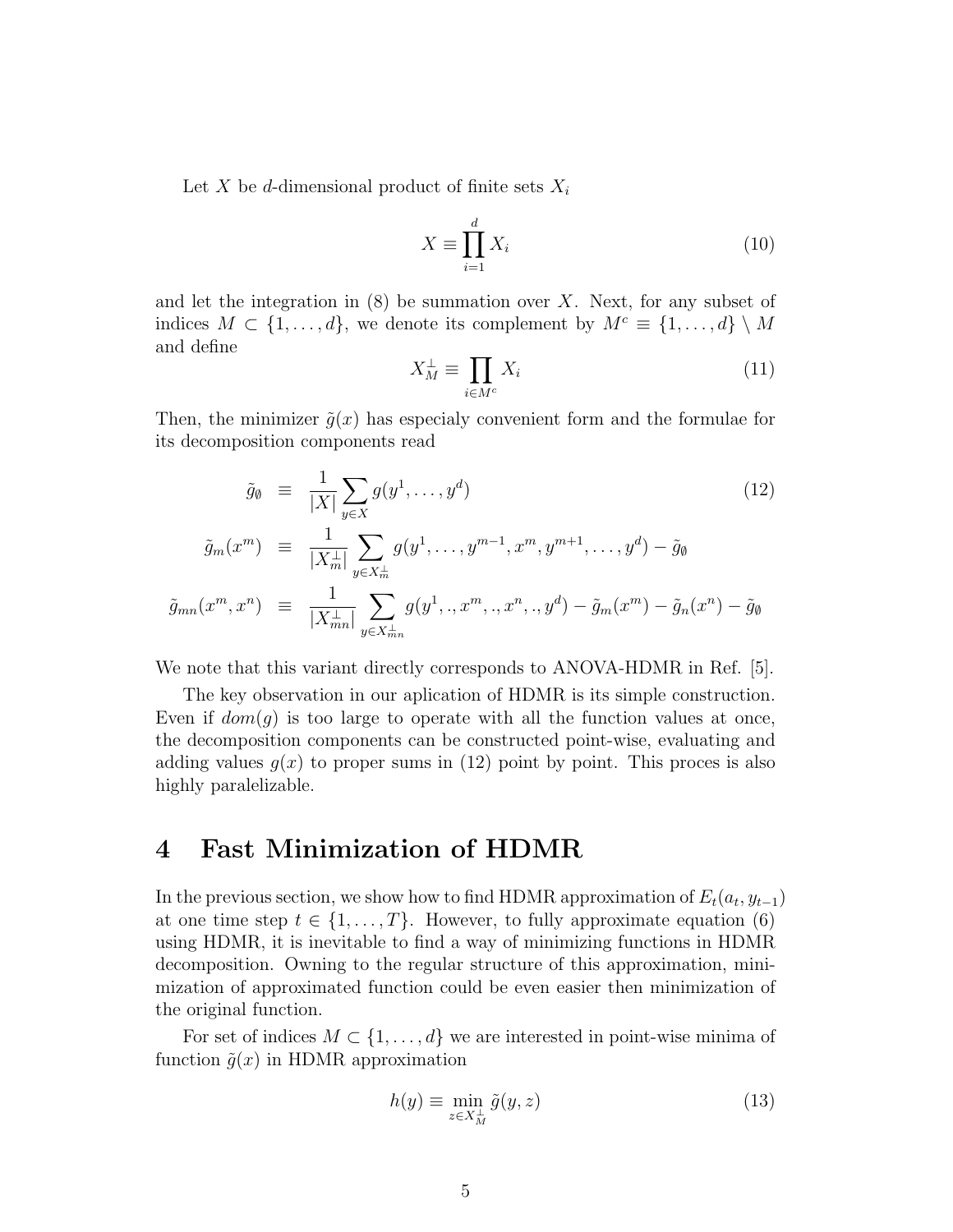for all  $y \in \prod_{i \in M} X_i$ . The arguments  $y, z$  of the minimized function should be reordered to correspond to the original variable  $x$ . For the sake of simplicity, however, we shall omit this permutation in the notation. Next, we rewrite the previous equation in a more detailed view recalling (9). Thus, we obtain

$$
h(y) = \tilde{g}_{\emptyset} + \sum_{m \in M} \tilde{g}_m(y^m) + \frac{1}{2} \sum_{m,n \in M} \tilde{g}_{mn}(y^m, y^n) + \min_{z \in X_M^{\perp}} w_y(z) \qquad (14)
$$

where we separated the interesting part of calculation by defining function

$$
w_y(z) \equiv \sum_{m \in M^c} \tilde{g}_m(z^m) + \frac{1}{2} \sum_{m,n \in M^c} \tilde{g}_{mn}(z^m, z^n) + \sum_{m \in M^c, n \in M} \tilde{g}_{mn}(z^m, y^n) \quad (15)
$$

Regardless of a specific choice of  $y$ , minimization of this function is equivallent to search for the clicque of minimal weight in complete multipartite edge-weighted graph. To show it, identify different  $X_m$  as partities of graph,  $z^m \in X_m$  as vertices in particular partite set  $X_m$  and  $g_{mn}(z^m, z^n)$  as weight of edge between two vertices  $z^m \in X_m$ ,  $z^n \in X_n$  taken from distinct partities  $(g_{mm} \equiv 0$  as we claimed). Weights of vertices  $\tilde{g}_m(x^m)$  together with those inducted by parameter  $y$  can be added to weights of corresponding edges. This problem is known to be NP-hard [1]. As it plays a role of repeatedly solved subproblem in our case, it is obvious that we should search only for approximate solution of (13). We introduce an approximative algorithm based on the exact solution of the associated trust region problem which exploits the repetetive nature of this minimization.

#### 4.1 Problem Reformulation

At the moment, however, it is fruitful to rewrite function  $w_y(z)$  in a more convenient form. For  $i \in \{1, \ldots, |X_m|\}$  we denote  $X_m[i]$  the *i*-th element of finite set  $X_m$ ,  $m \in \{1, ..., d\}$ . Then, for all  $m, n \in M^c$  we define matrices  $F^{mn}$ in this way

$$
F_{ij}^{mn} \equiv \tilde{g}_{mn}(X_m[i], X_n[j]) \tag{16}
$$

In the same manner, we define matrices  $G^{mn}$ 

$$
G_{ij}^{mn} \equiv \tilde{g}_{mn}(X_m[i], X_n[j]) \tag{17}
$$

for all  $m \in M$  and  $n \in M^c$  and vectors  $\bar{p}^m$ 

$$
p_i^m \equiv \tilde{g}_m(X_m[i]) \tag{18}
$$

for all  $m \in M^c$ . Then, we represent variables  $z^m \in X_m$  by binary vectors  $\bar{z}^m \in \{0,1\}^{|X_m|}$  in this way

$$
z_i^m = 1 \Longleftrightarrow z^m = X_m[i], \qquad z_i^m = 0 \quad \text{otherwise} \tag{19}
$$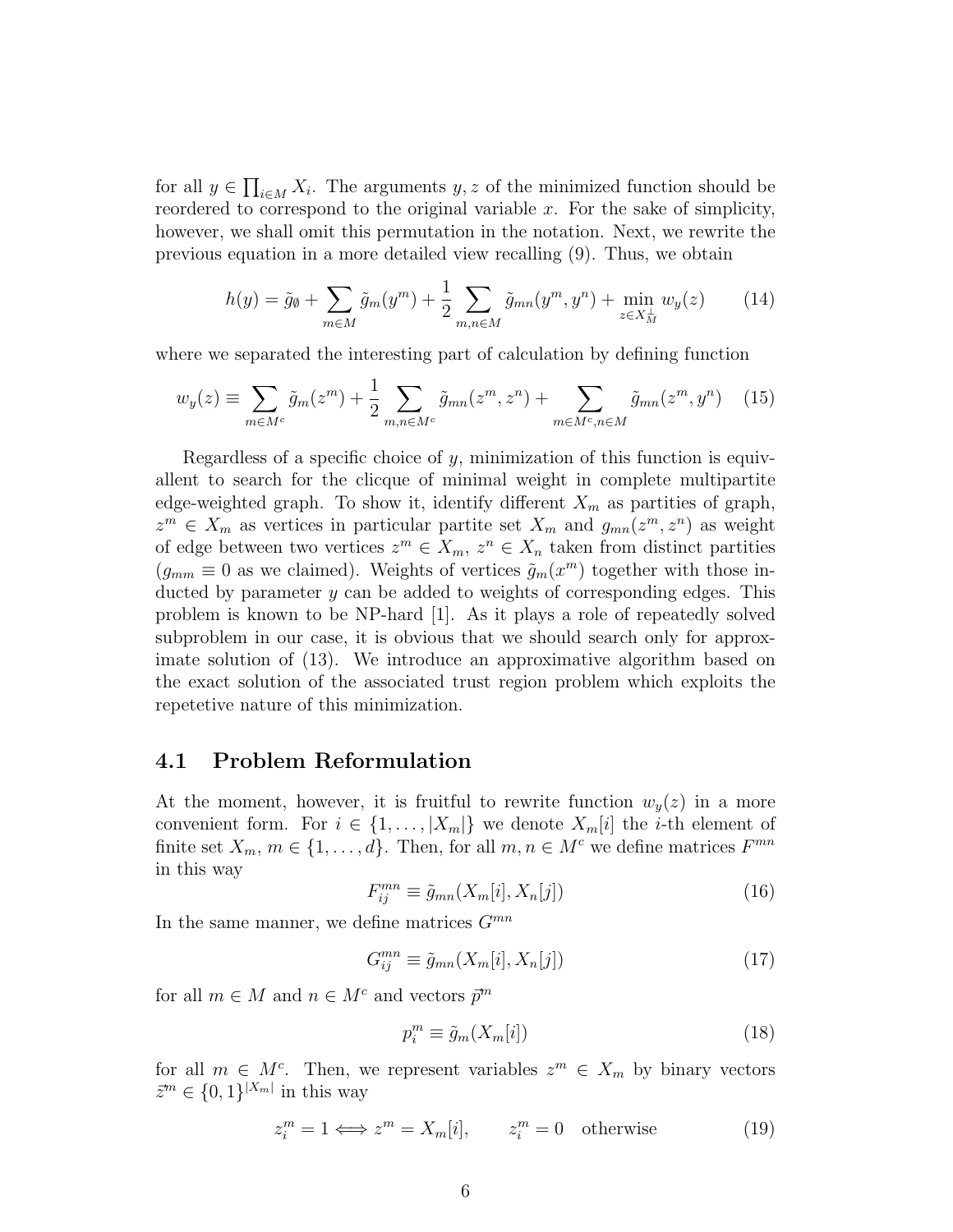Finally, we compose all matrices  $F^{mn}$  into one matrix  $F$ , matrix  $G$  out of matrices  $G^{mn}$  and construct vectors  $\vec{p}$  and  $\vec{z}$  similary. Thus, we obtain a concise reformulation of  $w_y(z)$ 

$$
w_{\vec{y}}(\vec{z}) = \frac{1}{2}\,\vec{z}^T F \vec{z} + \vec{y}^T G \vec{z} + \vec{p}^T \vec{z}
$$
\n<sup>(20)</sup>

parameterized by binary vector  $\vec{y}$  related to  $y \in X_M$  in the same manner as  $\vec{z}$  is related to  $z \in X_M^{\perp}$ . In what follows, we refer to particular element of  $\vec{z}$ as  $z_i^m$  to stress its meta-vector structure. Then, we implicitly expect  $m \in M^c$ and  $i \in \{1, ..., |X_m|\}.$ 

Now we abbreviate

$$
s \equiv \sum_{m \in M^c} |X_m| \tag{21}
$$

and find a better way of formalizing a one-to-one correspondance (19) between  $z \in X_M^{\perp}$  and  $\vec{z} \in \{0,1\}^s$ . We introduce vectors  $\vec{e}^m$ 

$$
e_i^m \equiv 1\tag{22}
$$

and rewrite conditions (19) as constraints

$$
\bar{e}^m \bar{z}^m = 1\tag{23}
$$

for all  $m \in M^c$ . These constraints ensure proper minimization domain as we already restricted elements  $z_i^m \in \{0,1\}$  for all m and i. Furhter, we define vector  $\vec{\epsilon}$ 

$$
\vec{\epsilon} \equiv (1, \dots, 1) \in \mathbb{R}^{|M^c|} \tag{24}
$$

and introduce matrix E composed of vectors  $\vec{e}^m$  extended by zeros in such a way that it permits to rearrange constraints (23) as

$$
E\vec{z} = \vec{\epsilon} \tag{25}
$$

Then we rewrite the mimimization task in (14) into an equivalent form

$$
\min_{\vec{z} \in \{0,1\}^s, E\vec{z} = \vec{\epsilon}} \left\{ \frac{1}{2} \, \vec{z}^T F \vec{z} + (G\vec{y} + \vec{p})^T \vec{z} \right\} \tag{26}
$$

which is still NP-hard problem. On that account, we introduce a computationally feasible algorithm to get estimates on minima in (26) for all relevant values of parameter  $\vec{y}$ .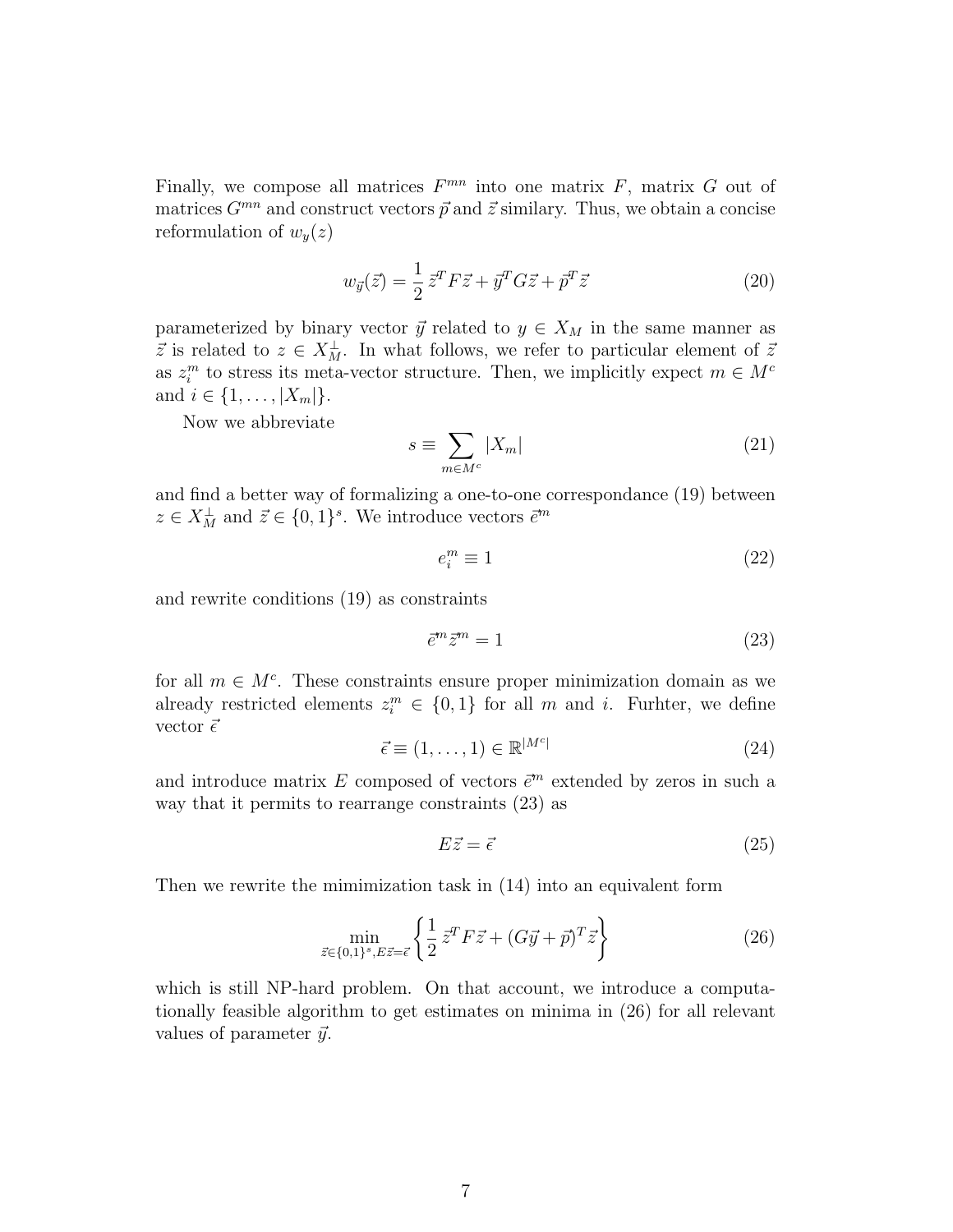#### 4.2 Trust Region Based Minimization

To prosper out of this repetitive nature of our problem, we observe that the involved matrix  $F$  does not depend on the value of parameter and thus we can afford some intiensive matrix preprocessing. This fact suggests to turn our attention to the trust region problem. For symmetric matrix A and vectors  $\vec{x}$ , ~b of proper dimension it can be formulated as follows

$$
\min_{\|\vec{x}\|^2=1} \left\{ \frac{1}{2} \, \vec{x}^T A \vec{x} + b^T \vec{x} \right\} \tag{27}
$$

This classical optimization problem is amenable to fast solution even though it is non-convex in general. From vide spectra of developed methods, we choose the one which is computetionaly expensive for an one step minimization, but which will pay out in our repetetive setting. If we find ortoghonal matrix  $U$ such that  $A = U^T D U$  holds with D diagonal, the minimizer  $\vec{x}^*$  of (27) reads

$$
\vec{x}^* = -U^T (D - \lambda \mathbb{I})^{-1} U \vec{b}
$$
\n(28)

where  $\lambda \in \mathbb{R}$  is a solution of one-dimensional equation

$$
\sum_{i} \left( \frac{q_i}{D_{ii} - \lambda} \right)^2 = 1 \tag{29}
$$

where  $\vec{q} \equiv U\vec{b}$  and  $\lambda < \min_i(D_{ii})$ . It can be shown that precisely one such  $\lambda$ exists and it can be found by Newtons' method, for instance, see Ref. [6].

Therefore, we introduce relaxation of the minimization subproblem (26) matching the form of the trust region problem (27). We hold constraint  $E\vec{z} = \vec{\epsilon}$ and search for relaxation of the other constraint  $\vec{z} \in \{0,1\}^s$ . Not to violate the first constraint, we project the minimized criteria in (26) onto the subspace ortoghonal to  $E$ . The projection matrix reads

$$
P = \mathbb{I} - E^T (E E^T)^{-1} E \tag{30}
$$

where the involved inversion exist as  $EE<sup>T</sup>$  is diagonal matrix with positive diagonal. It appears here because we did not normalize vectors  $\vec{e}^m$  in (23). We denote  $\vec{c}$  the center of minimization domain composed of subvectors  $\vec{c}^m$ 

$$
c_i^m \equiv \frac{1}{|X_m|} \tag{31}
$$

and we decompose vector  $\vec{z}$  into two parts,

$$
\vec{z} = \vec{c} + \vec{u} \tag{32}
$$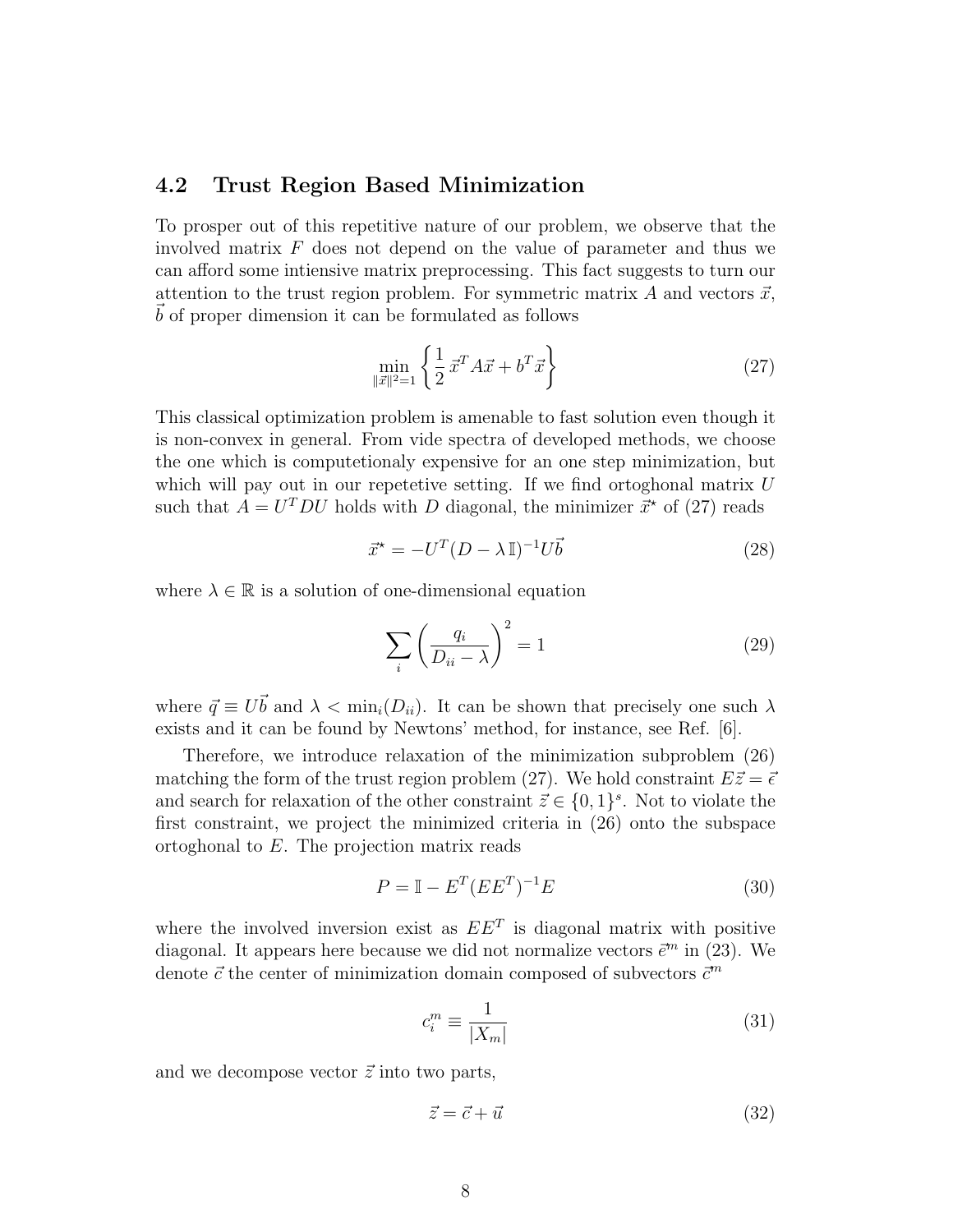where  $P\vec{u} = \vec{u}$ ,  $P\vec{c} = 0$  and  $E\vec{c} = \vec{\epsilon}$  by definition. Next, we substitute these identities into (26) and omit terms constant in  $\vec{u}$  as we are interested only in the argument of minima. Thus, we obtain the following minimization problem

$$
\min_{\|\vec{u}\|^2 = R^2} \left\{ \frac{1}{2} \, \vec{u}^T P^T F P \vec{u} + \vec{c}^T F P \vec{u} + (G \vec{y} + \vec{p})^T P \vec{u} \right\} \tag{33}
$$

where the only question left is to adjust the diameter  $R$  properly. By the symmetry of our problem, we can simply choose any vector  $\vec{u} \in \{0, 1\}^s$  satisfying  $E\vec{u} = \vec{\epsilon}$ , and prescribe

$$
R^{2} = \|\vec{c} - \vec{u}\|^{2} = \sum_{m \in M^{c}} \left\{ \left( 1 - \frac{1}{|X_{m}|} \right)^{2} + \sum_{i=2}^{|X_{m}|} \frac{1}{|X_{m}|^{2}} \right\} = \sum_{m \in M^{c}} \left( 1 - \frac{1}{|X_{m}|} \right)
$$
\n(34)

Owning to this choice of R, the optimization problem  $(33)$  is a proper relaxation of our original problem (26). What is more, it is amenable to fast solution in direct analogy to (27). In a detail, we diagonalize the involved symmetric matrix  $P^TFP$ , and for a particular choice of  $\vec{y}$  we find exact minimizer  $\vec{u}^*$ according to equations (28) and (29). Once solved, we have  $\vec{z}^* = \vec{c} + P\vec{u}^*$ which implicitly satisfy the constraint  $E\vec{z} = \vec{\epsilon}$ .

In general, such  $\vec{z}^*$  does not correspond to any feasible solution of (26). Nontheless, it is quite informative - the higher the value of  $\vec{z}_i^{*,m}$  is, the lower cirteria we should expect when adjusting m-th coordinate of z to  $X_m[i] \in X_m$ . One can came up with many ways of "rounding" of  $\vec{z}^*$  to some feasible solution of unrelaxed problem, however, there is not any guarantee that a particular heuristics is the best possible. Here, we reduce the size of minimization domain in  $(14)$  using the following heuristics. At first, we find k highest elements of each  $\vec{z}^{*,m}$  and denote their indices by  $n_i^m$  where  $i \in \{1, \ldots, k\}$ . Then, we define

$$
Z_m \equiv \{X_m[n_i^m]|i \in \{1,\ldots,k\}\} \subset X_m \tag{35}
$$

for each  $m \in M^c$ , abbreviate  $Z_M^{\perp} \equiv \prod_{m \in M^c} Z_m$  and see that  $Z_M^{\perp} \subset X_M^{\perp}$  and  $|Z_M^{\perp}| = k^{|M^c|}$ . Next, we substitute  $Z_M^{\perp}$  into (14) instead of  $X_M^{\perp}$  and solve this minimization directly by enumeration as the domain is much smaller then in the original case. This way we obtain an upper bound on minima in (14) for each particular choice of  $y \in X_{M^c}^{\perp}$ . We admit that we employed here the first idea we had, we feel that wide spectra of better heuristics can by applied to "round"  $\vec{z}^*$ . We postpone this question to future research.

### 4.3 Numerical Experiment

We prepared a numerical experiment with simulated data. At first, we solved problem (26) exactly for 20 different values of parameter  $\vec{y}$  with randomly generated matrices F, G of a proper structure and zero vector  $\vec{p} = 0$ . Elements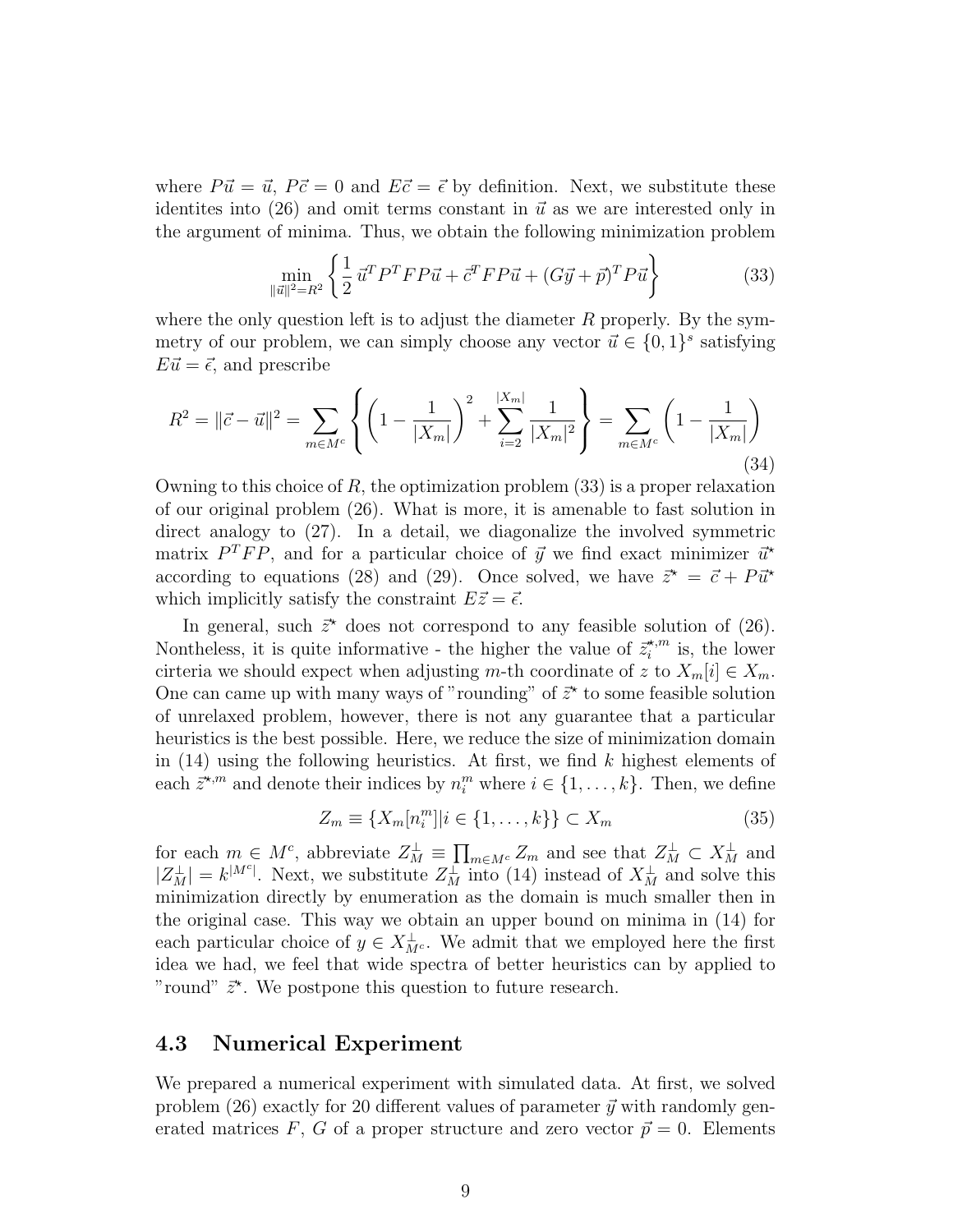of  $F$ , respective  $G$ , were chosen from a uniform distribution on the interval  $[0, 100]$ , respective  $[0, 1]$ , and the dimensions of F and G correspond to minimization of 6 dimensional function  $w_y(z)$  over  $z \in X^2$  where  $|X| = 200$  parameterized by  $y \in Y^4$  where  $|Y| = 20$ . Then, we utilize the method introduced in the previous subsection to find an estimate on minima. We examinated the quality of estimates for four different choices of parameter  $k$ . The results are summarized in Figure 1. They correspond to our expectation. The higher



Figure 1: Upper bounds on minima obtained by approximative minimization for 20 different values of  $\gamma$  and various values of parameter k. They are compared to the average values of the minimized functions and the values of their exact minima.

the value of  $k$  is, the better approximation we observe. On the other hand, it obviously takes more computational time to obtain these more accurate upper estimates. To see this relationship more clearly, we propose Table 1 where the average computational times of all these methods are compared to the average computational time of the exact minimization.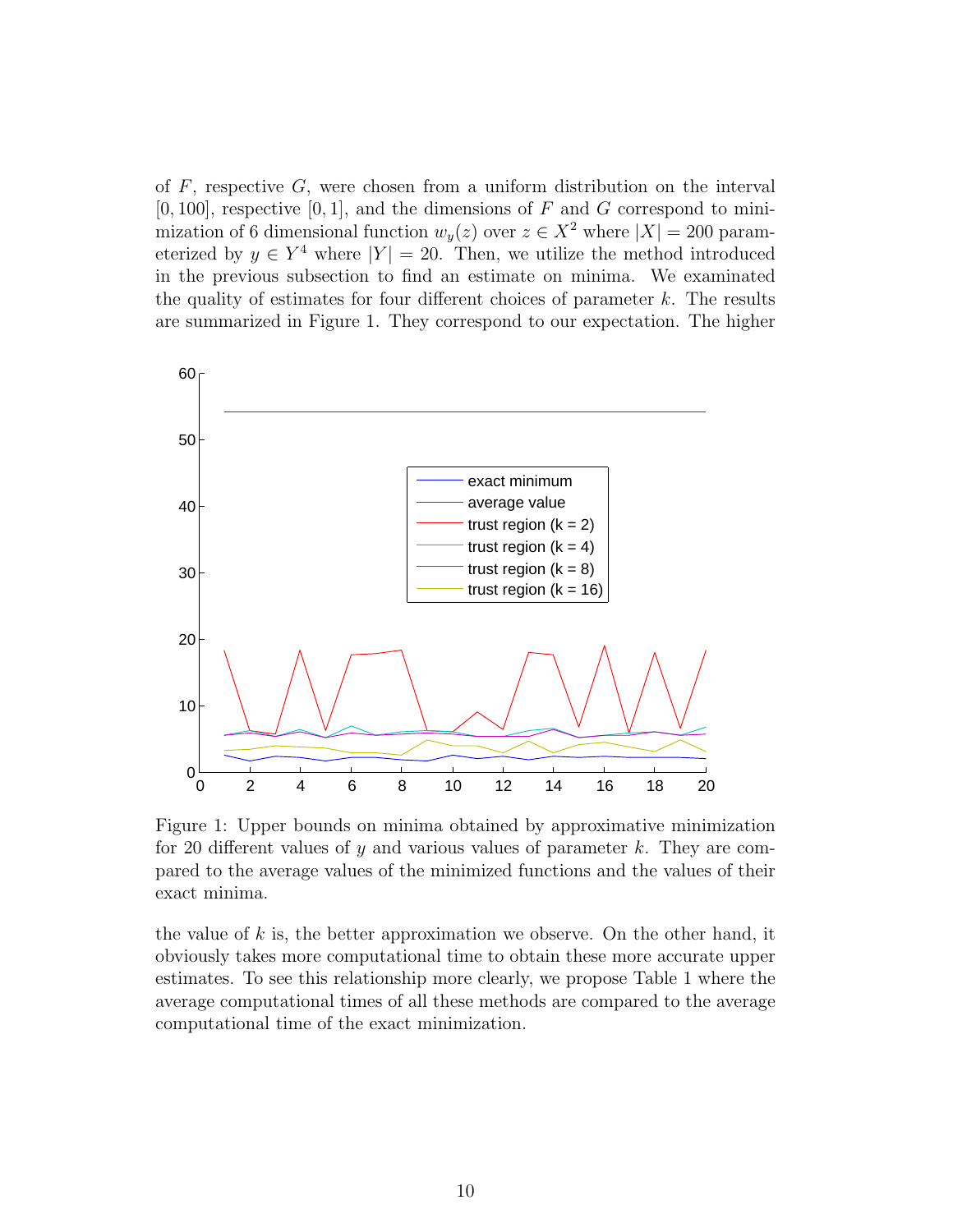| average results               | trust region |                   |                        |  |
|-------------------------------|--------------|-------------------|------------------------|--|
|                               | $k=2$        |                   | $k=4$   $k=8$   $k=16$ |  |
| computational time (in $\%$ ) | $3.3\%$      | $3.3\%$   $3.5\%$ |                        |  |
| distance from minima          | 0.19         |                   | 0.06                   |  |

Table 1: The average computational times and average distances from the exact minima for various values of  $k$ . Computational times are stated relatively to the computational time of the exact minimization and the distances from minima are also normalized. They are rescaled and shifted in such a way that exact minima correspond to 0 whereas the avreage value of the minimized criteria correspod to 1. The averages were taken over 20 different values of y.

### 5 Approximate DP based on HDMR

At the moment, we are prepared to apply both HDMR approximation developed in Section 3 and fast approximative minimization of HDMR function from Section 4 to effectively approximate equation (6). The proposed algorithm is recursive and runs in the backward manner as the evaluation of the exact Bellman equation. We denote the approximated function as  $\tilde{E}_t$  even though it is not, in fact, the HDMR approximation of  $E_t$  (with an exception of  $t = T$ ).

For the first step,  $t = T$ , we have

$$
E_T(a_T, y_{T-1}) = \mathcal{E}[z_T(y_T, a_T) | a_T, y_{T-1}] \tag{36}
$$

To obtain all components  $\tilde{E}_{T,\emptyset}, \tilde{E}_{T,m}, \tilde{E}_{T,mn}$  of its HDMR approximation, we take all pairs  $(a_T, y_{T-1}) \in A_T \times Y_{T-1}$ , evaluate  $E_T(a_T, y_{T-1})$  for each pair and add the result to proper sums in (12). Next, supose we know all  $\tilde{E}_{t+1,\theta}$ ,  $\tilde{E}_{t+1,m}$ ,  $\tilde{E}_{t+1,mn}$  and we want to find the HDMR approximation of  $E_t$ . Substituting  $\tilde{E}_{t+1}$  into (6) we have

$$
E_t(a_t, y_{t-1}) \approx \mathcal{E}\left[z_t(y_t, a_t) + \min_{a_{t+1} \in A_{t+1}} \tilde{E}_{t+1}(a_{t+1}, y_t))\middle| a_t, y_{t-1}\right] \tag{37}
$$

and thus we define  $\tilde{E}_{t+1}$  as the HDMR approximation of the expression on the right-hand side.

To find it, we have to evaluate this function at all points again. If we denote

$$
h_t(y_t) \equiv \min_{a_{t+1} \in A_{t+1}} \tilde{E}_{t+1}(a_{t+1}, y_t)
$$
\n(38)

we can find its upper bound following the instructions of Section 4. Looking at (13), we indentify  $\tilde{g} = \tilde{E}_{t+1}$  and  $X_M^{\perp} = A_{t+1}$ . Based on the knowledge of  $\tilde{E}_{t+1,\emptyset}$ ,  $\tilde{E}_{t+1,m}$  and  $\tilde{E}_{t+1,mn}$ , we construct matrices  $F_t$ ,  $G_t$  and vector  $\vec{p}_t$  according to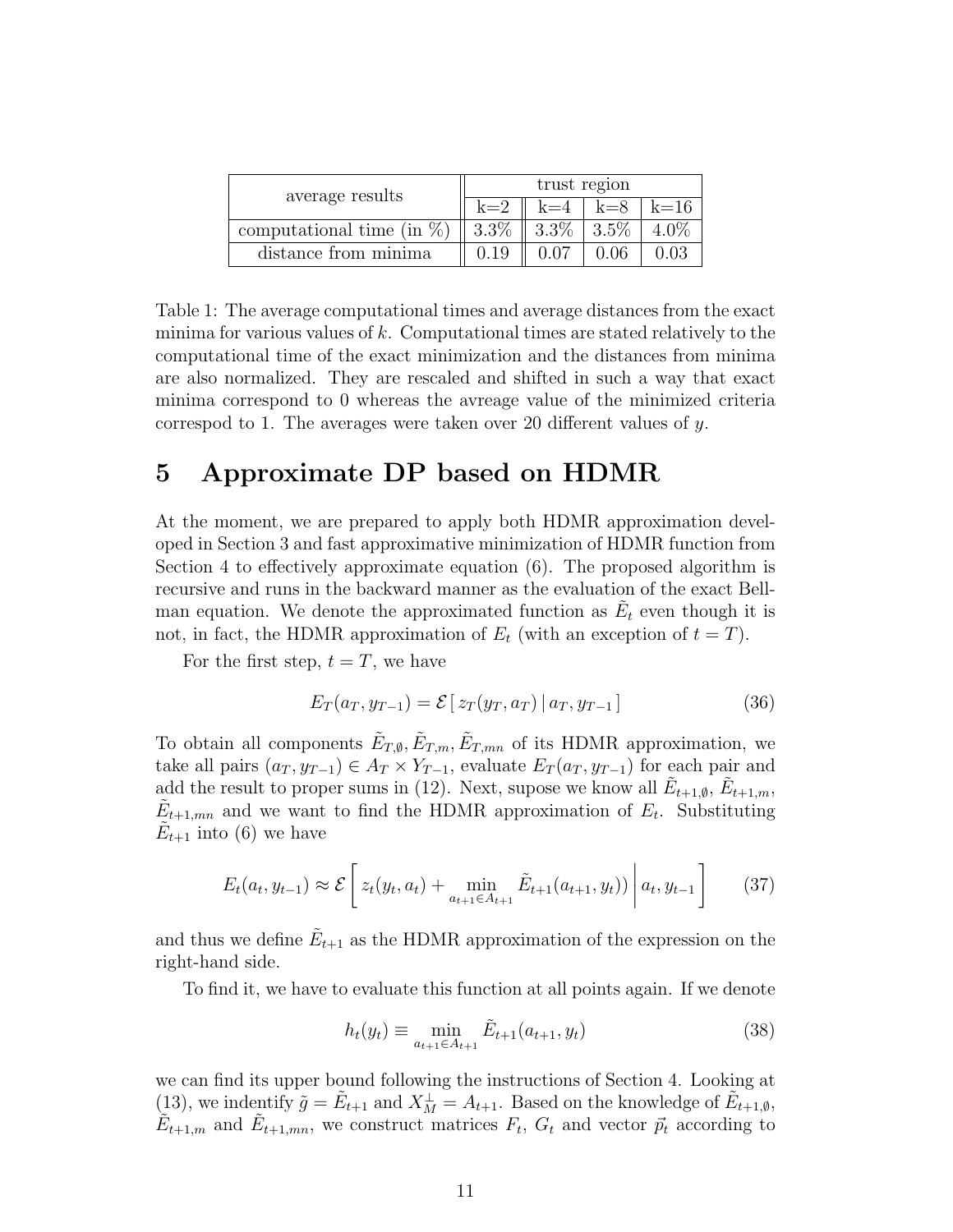$(16)$ ,  $(17)$  and  $(18)$ . Now we have  $(38)$  in the form of  $(26)$  and we search for the upper bound on minima according to Section 4.2. We relax the problem into the form of (33) and find its exact minimizer  $\vec{h}_t^*(y_t)$  for all  $y_t \in Y_t$  in a direct analogy to (28) and (29). We stress again that the involved diagonalization of the matrix  $P_t^T F_t P_t$  is carried out just once for each time step t and then used for all  $y_t \in Y_t$ . Based on the knowledge of  $\vec{h}_t^*(y_t)$ , we find an upper bound  $\overline{h}_t(y_t)$  on unrelaxed problem (38) following the last paragraph of Section 4.2. Knowing  $\overline{h}_t(y_t)$ , we continue similarly to the procedure applied for  $t = T$ . We sequentialy take all pairs  $(a_t, y_{t-1}) \in A_T \times Y_{T-1}$ , evaluate function

$$
\mathcal{E}\left[z_t(y_t, a_t) + \overline{h}_t(y_t) \, \big| \, a_t, y_{t-1}\right] \tag{39}
$$

for each pair and add the result to proper sums according to (12).

This way, we construct all components  $\tilde{E}_{t,\emptyset}$ ,  $\tilde{E}_{t,m}$  and  $\tilde{E}_{t,mn}$  in a point-wise manner avoiding the full dimensional representation of  $\tilde{E}_t$ . We repeat this step to recursively compute  $\tilde{E}_t$  for all  $t \in \{1, \ldots, T\}$  and finally, we follow equation (7) to derive the approximated optimal strategy.

### 6 Conclusion

The aim of this work was to cope with both computational and memory demands necessary to find and represent the optimal decision making strategy. The proposed variant of approximate dynamic programming based on HDMR approximation is appealing for two reasons. At first, this approximation reduces memory demands considerably. There are, however, many other possible approximations of the Bellman equation. Thus, the crucial advantage of this particular one is that HDMR permits a fast approximative minimization, an inevitable ingredient of an algorithm attempting to well approximate the Bellman equation over longer time horizon.

The bottle-neck of this approximation technique is the fact that it still needs to pass through the whole decision tree. Either it can be parallelized easily, or some reinforcement learnign algorithm that aims at this problem can be included. The fact that HDMR approximation permits a fast approximative minimization would still be worthwhile.

What is definitely missing in this article is an experimental verification of the proposed algorithm. It is left to future research, however, the algorithm should be more precise then the one developed in [3]. Therein, the average value of an approximated function was used as an upper bound on minimum. If we look at Figure 1, we see that the upper bound on minimum developed here is more precise then the mere average of the criteria. Thus we may conclude that this algorithm should do better even in a real-world application.